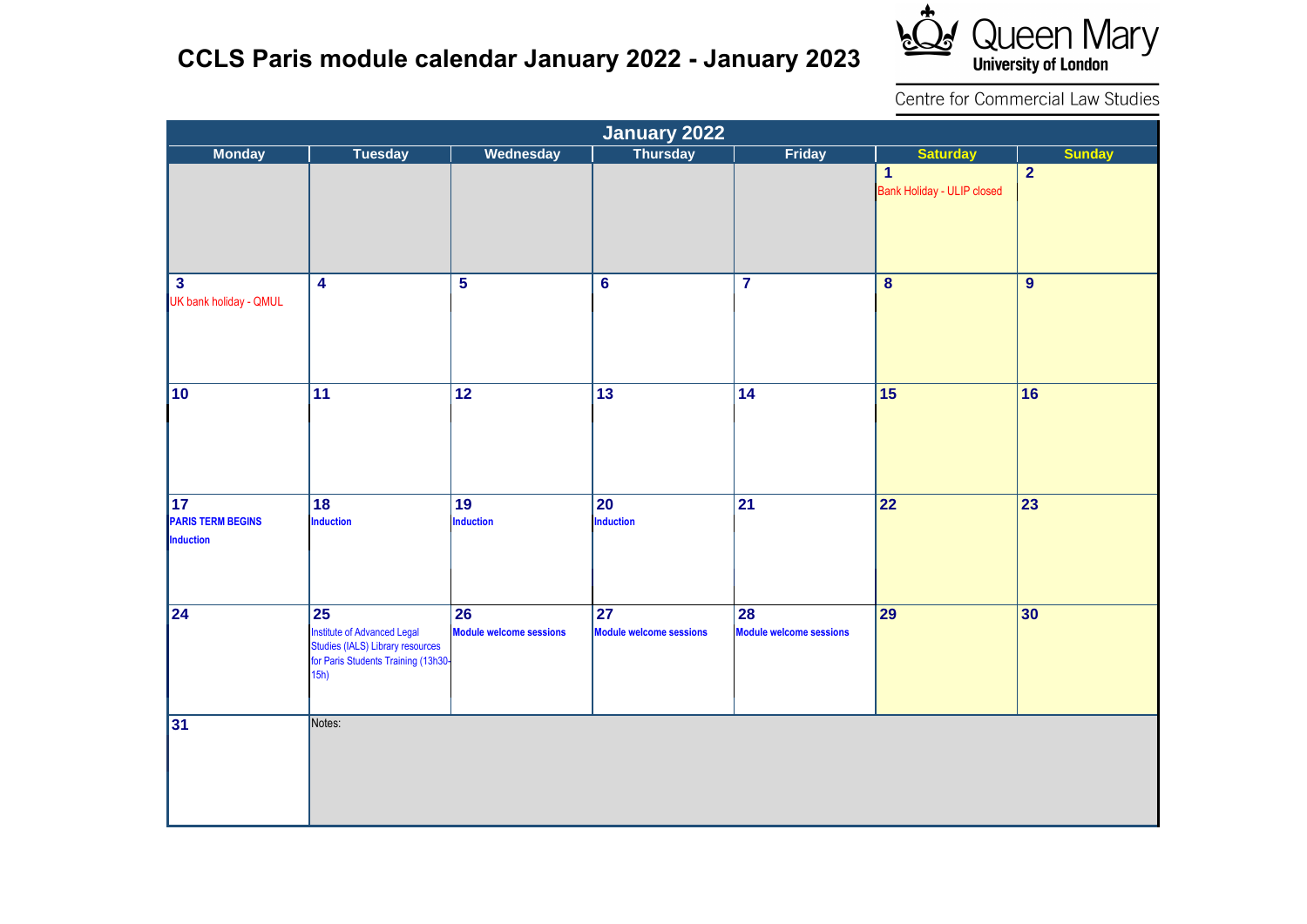|                                                              |                                                              |                                                                              | <b>February 2022</b>                                                         |                                                  |                                                                    |                |
|--------------------------------------------------------------|--------------------------------------------------------------|------------------------------------------------------------------------------|------------------------------------------------------------------------------|--------------------------------------------------|--------------------------------------------------------------------|----------------|
| <b>Monday</b>                                                | <b>Tuesday</b>                                               | Wednesday                                                                    | <b>Thursday</b>                                                              | <b>Friday</b>                                    | <b>Saturday</b>                                                    | <b>Sunday</b>  |
|                                                              | $\overline{1}$                                               | $\overline{2}$<br>CCLP001 (10h-16h30)<br><b>Securities &amp; Markets Reg</b> | $\overline{3}$<br>CCLP001 (10h-16h30)<br><b>Securities &amp; Markets Reg</b> | $\overline{\mathbf{4}}$                          | $5\phantom{1}$<br>CCLP601 (10h-17h)<br><b>English Contract Law</b> | $6\phantom{a}$ |
|                                                              |                                                              |                                                                              | CCLP601 (17h-20h)<br><b>English Contract Law</b>                             | CCLP601 (17h-20h)<br><b>English Contract Law</b> |                                                                    |                |
| $\overline{7}$<br>CTWL (J22)                                 | 8<br><b>CTWL (J22)</b>                                       | 9                                                                            | 10                                                                           | 11                                               | 12                                                                 | 13             |
|                                                              |                                                              | Sir Bernard Rix (18h)<br>Intro to Common Law                                 | Sir Bernard Rix (18h)<br>Intro to Common Law                                 | Sir Bernard Rix (18h)<br>Intro to Common Law     |                                                                    |                |
| 14<br>CCLP043 (10h-16h30)<br>Int'l Arb: Reg & Infrastructure | 15<br>CCLP043 (10h-16h30)<br>Int'l Arb: Reg & Infrastructure | 16                                                                           | 17                                                                           | 18                                               | 19<br>CCLP601 (10h-17h)<br><b>English Contract Law</b>             | 20             |
|                                                              |                                                              |                                                                              | CCLP601 (17h-20h)<br><b>English Contract Law</b>                             | CCLP601 (17h-20h)<br><b>English Contract Law</b> |                                                                    |                |
| 21<br>CCLP081 (10h-16h30)<br>EU & US Design Law              | 22<br>CCLP081 (10h-16h30)<br>EU & US Design Law              | 23<br>CCLP001 (10h-16h30)<br>Securities & Markets Reg                        | 24<br>CCLP001 (10h-16h30)<br><b>Securities &amp; Markets Reg</b>             | $\overline{25}$                                  | 26                                                                 | 27             |
| 28                                                           | Notes:                                                       |                                                                              |                                                                              |                                                  |                                                                    |                |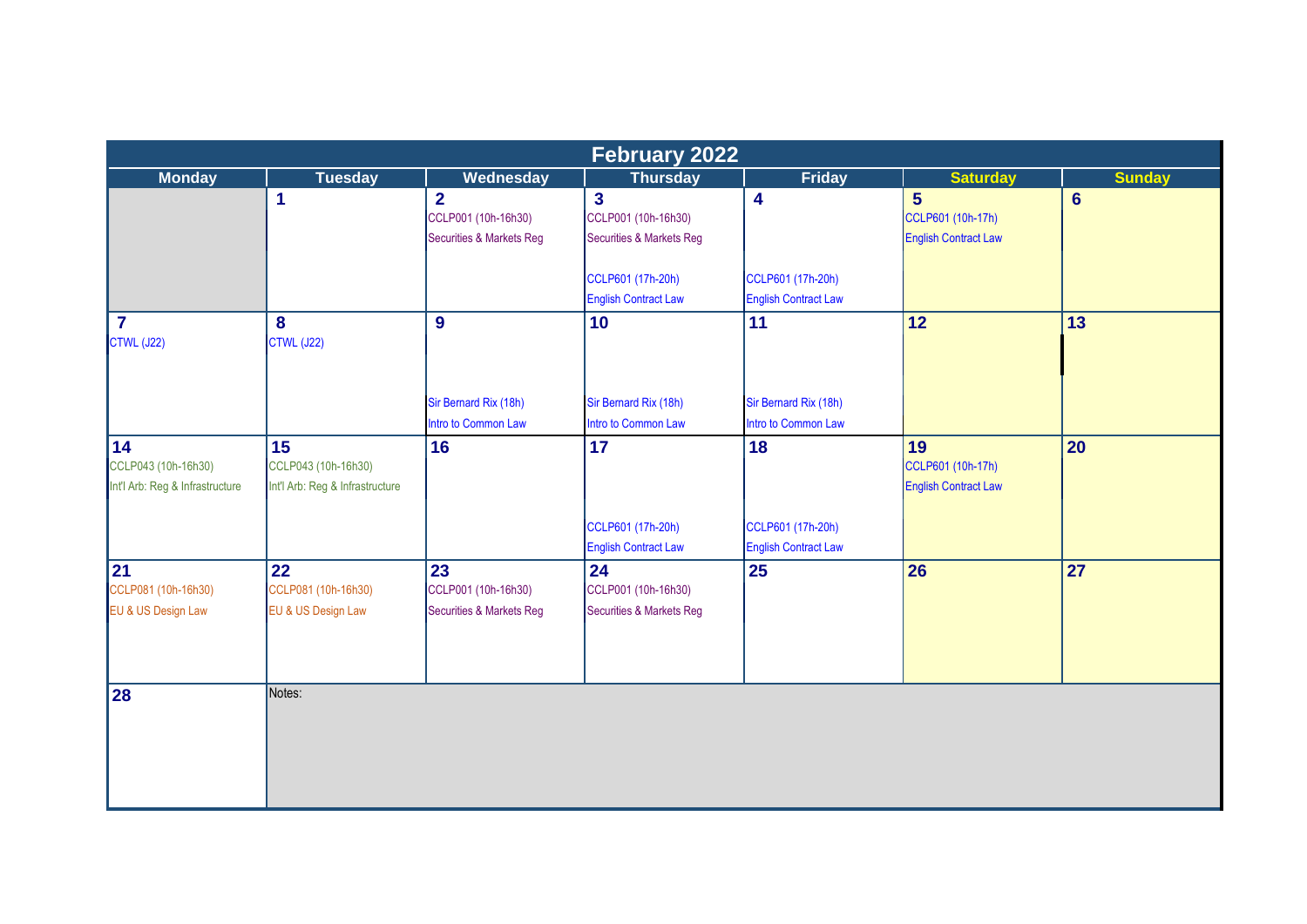|                                                                     | <b>March 2022</b>                                |                                                |                                                                          |                                                                                   |                 |                 |  |  |  |
|---------------------------------------------------------------------|--------------------------------------------------|------------------------------------------------|--------------------------------------------------------------------------|-----------------------------------------------------------------------------------|-----------------|-----------------|--|--|--|
| <b>Monday</b>                                                       | <b>Tuesday</b>                                   | Wednesday                                      | <b>Thursday</b>                                                          | <b>Friday</b>                                                                     | <b>Saturday</b> | <b>Sunday</b>   |  |  |  |
|                                                                     | 1                                                | $\overline{2}$                                 | $\overline{3}$<br>CCLP043 (10h-16h30)<br>Int'l Arb: Reg & Infrastructure | $\overline{\mathbf{4}}$<br>CCLP043 (10h-16h30)<br>Int'l Arb: Reg & Infrastructure | $5\phantom{1}$  | $6\phantom{1}6$ |  |  |  |
| $\overline{7}$                                                      | 8                                                | $\overline{9}$                                 | 10<br>CTWL (S21)                                                         | 11<br>CTWL (S21)                                                                  | 12              | 13              |  |  |  |
| <b>Dissertation Proposal deadline</b><br>(all Jan 2022) 10h UK time |                                                  |                                                |                                                                          |                                                                                   |                 |                 |  |  |  |
| 14                                                                  | 15                                               | 16                                             | 17 <sub>2</sub><br>CCLP081 (10h-16h30)<br>EU & US Design Law             | 18<br>CCLP081 (10h-16h30)<br>EU & US Design Law                                   | 19              | 20 <sub>2</sub> |  |  |  |
| CCLP601 (17h-20h)<br><b>English Contract Law</b>                    | CCLP601 (17h-20h)<br><b>English Contract Law</b> |                                                |                                                                          |                                                                                   |                 |                 |  |  |  |
| 21                                                                  | 22                                               | 23                                             | 24                                                                       | 25                                                                                | 26              | 27              |  |  |  |
|                                                                     | CCLP209 (17h-20h)<br><b>EU Data Protection</b>   | CCLP209 (17h-20h)<br><b>EU Data Protection</b> | CCLP209 (17h-20h)<br><b>EU Data Protection</b>                           | CCLP209 (17h-20h)<br><b>EU Data Protection</b>                                    |                 |                 |  |  |  |
| 28<br><b>CTWL (J22)</b>                                             | 29<br><b>CTWL (J22)</b>                          | 30                                             | 31                                                                       | Notes:                                                                            |                 |                 |  |  |  |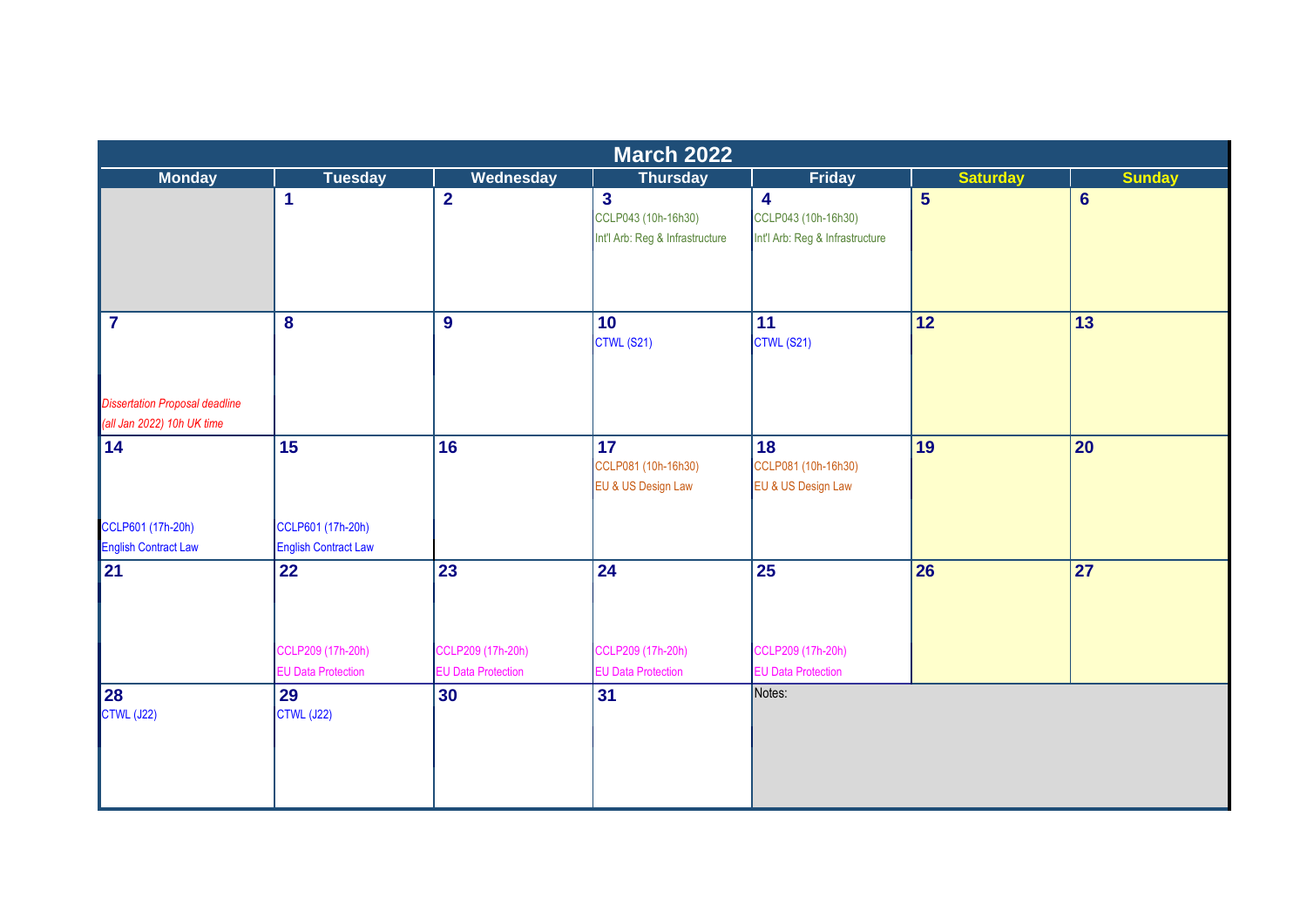|                                                                 |                                                                                                    |                                                                  | <b>April 2022</b>                                                     |                                                          |                 |                |
|-----------------------------------------------------------------|----------------------------------------------------------------------------------------------------|------------------------------------------------------------------|-----------------------------------------------------------------------|----------------------------------------------------------|-----------------|----------------|
| <b>Monday</b>                                                   | <b>Tuesday</b>                                                                                     | Wednesday                                                        | <b>Thursday</b>                                                       | <b>Friday</b>                                            | <b>Saturday</b> | <b>Sunday</b>  |
|                                                                 |                                                                                                    |                                                                  |                                                                       | 1                                                        | $\overline{2}$  | $\overline{3}$ |
| $\overline{\mathbf{4}}$                                         | 5 <sup>5</sup><br>CCLP160 (10h-16h30)<br>Energy & Climate Change                                   | $6\phantom{a}$<br>CCLP160 (10h-16h30)<br>Energy & Climate Change | $\overline{7}$<br>CCLP044 (10h-16h30)<br>Int'l Arb: Laws & Procedures | 8<br>CCLP044 (10h-16h30)<br>Int'l Arb: Laws & Procedures | 9               | 10             |
| CCLP043 coursework deadline<br>10h UK time                      |                                                                                                    |                                                                  |                                                                       |                                                          |                 |                |
| 11 <br>CCLP010 (10h-16h30)<br><b>Mergers &amp; Acquisitions</b> | 12<br>CCLP010 (10h-16h30)<br>Mergers & Acquisitions                                                | 13<br>CTWL (J22)                                                 | 14<br><b>CTWL (J22)</b>                                               | 15<br>Bank Holiday - ULIP closed<br><b>QMUL</b> closed   | 16              | 17             |
| 18<br><b>Bank Holiday - ULIP closed</b><br><b>QMUL</b> closed   | 19<br>CCLP081 coursework deadline<br>10h UK time<br>CCLP209 (17h-20h)<br><b>EU Data Protection</b> | 20<br>CCLP209 (17h-20h)<br><b>EU Data Protection</b>             | 21<br>CCLP209 (17h-20h)<br><b>EU Data Protection</b>                  | 22<br>CCLP209 (17h-20h)<br><b>EU Data Protection</b>     | 23              | 24             |
| 25<br>CCLP010 (10h-16h30)<br><b>Mergers &amp; Acquisitions</b>  | 26<br>CCLP010 (10h-16h30)<br>Mergers & Acquisitions                                                | 27                                                               | 28                                                                    | 29                                                       | 30              | Notes:         |
| CCLP077 (17h-20h)<br>Int'l Patents, Related Rights              | CCLP077 (17h-20h)<br>Int'l Patents, Related Rights                                                 | CCLP077 (17h-20h)<br>Int'l Patents, Related Rights               | CCLP077 (17h-20h)<br>Int'l Patents, Related Rights                    | CCLP077 (17h-20h)<br>Int'l Patents, Related Rights       |                 |                |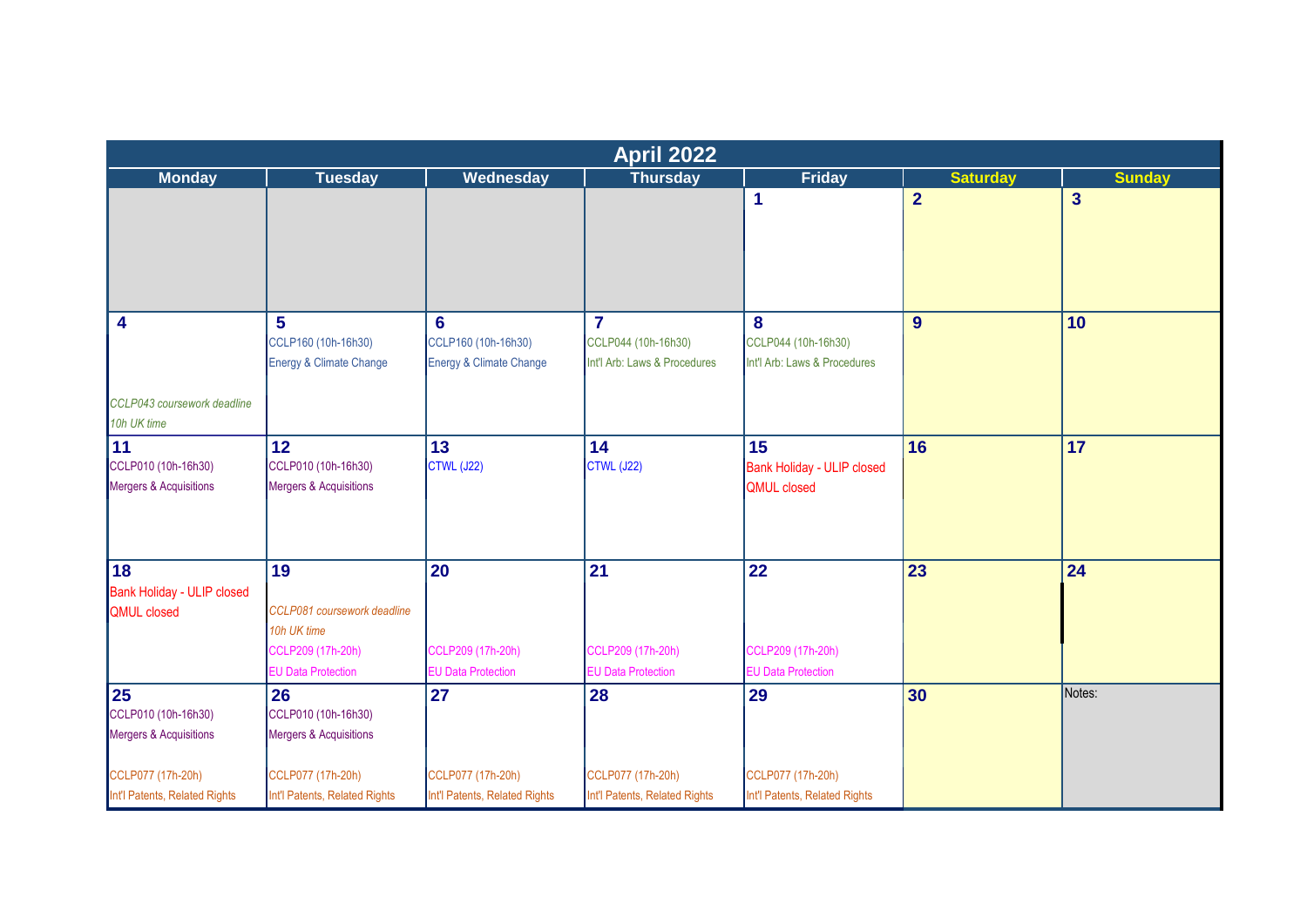|                                                                                                      |                                                                |                                                                           | <b>May 2022</b>                                          |                                                                    |                 |                                            |
|------------------------------------------------------------------------------------------------------|----------------------------------------------------------------|---------------------------------------------------------------------------|----------------------------------------------------------|--------------------------------------------------------------------|-----------------|--------------------------------------------|
| <b>Monday</b>                                                                                        | <b>Tuesday</b>                                                 | Wednesday                                                                 | Thursday                                                 | Friday                                                             | <b>Saturday</b> | <b>Sunday</b>                              |
|                                                                                                      |                                                                |                                                                           |                                                          |                                                                    |                 | $\mathbf{1}$<br>Bank Holiday - ULIP closed |
| $\overline{2}$<br>UK bank hol - QMUL closed                                                          | $\mathbf{3}$<br>CCLP160 (10h-16h30)<br>Energy & Climate Change | $\overline{\mathbf{4}}$<br>CCLP160 (10h-16h30)<br>Energy & Climate Change | 5<br>CCLP044 (10h-16h30)<br>Int'l Arb: Laws & Procedures | 6<br>CCLP044 (10h-16h30)<br>Int'l Arb: Laws & Procedures           | $\overline{7}$  | 8<br><b>Bank Holiday - ULIP closed</b>     |
| $\boldsymbol{9}$                                                                                     | 10                                                             | $\overline{11}$                                                           | 12<br>CCLP013 (10h-16h30)<br>Corp Rescue & Insolvency    | 13<br>CCLP013 (10h-16h30)<br>Corp Rescue & Insolvency              | 14              | 15                                         |
| 16                                                                                                   | $\overline{17}$                                                | 18                                                                        | 19                                                       | 20                                                                 | $\overline{21}$ | 22                                         |
|                                                                                                      | CCLP209 (17h-20h)<br><b>EU Data Protection</b>                 | CCLP209 (17h-20h)<br><b>EU Data Protection</b>                            | CCLP209 (17h-20h)<br><b>EU Data Protection</b>           | CCLP209 (17h-20h)<br><b>EU Data Protection</b>                     |                 |                                            |
| 23<br>CCLP078 (10h-16h30)<br><b>Licensing IP</b>                                                     | 24<br>CCLP078 (10h-16h30)<br>Licensing IP                      | 25<br>CCLP013 (10h-16h30)<br>Corp Rescue & Insolvency                     | 26<br>Bank Holiday - ULIP closed                         | $\overline{27}$<br>CCLP013 (10h-16h30)<br>Corp Rescue & Insolvency | 28              | 29                                         |
| 30<br>CCLP604(10h-16h30)<br><b>Cloud Computing Law</b><br>CCLP077 coursework deadline<br>10h UK time | 31<br>CCLP604(10h-16h30)<br><b>Cloud Computing Law</b>         | Notes:                                                                    |                                                          |                                                                    |                 |                                            |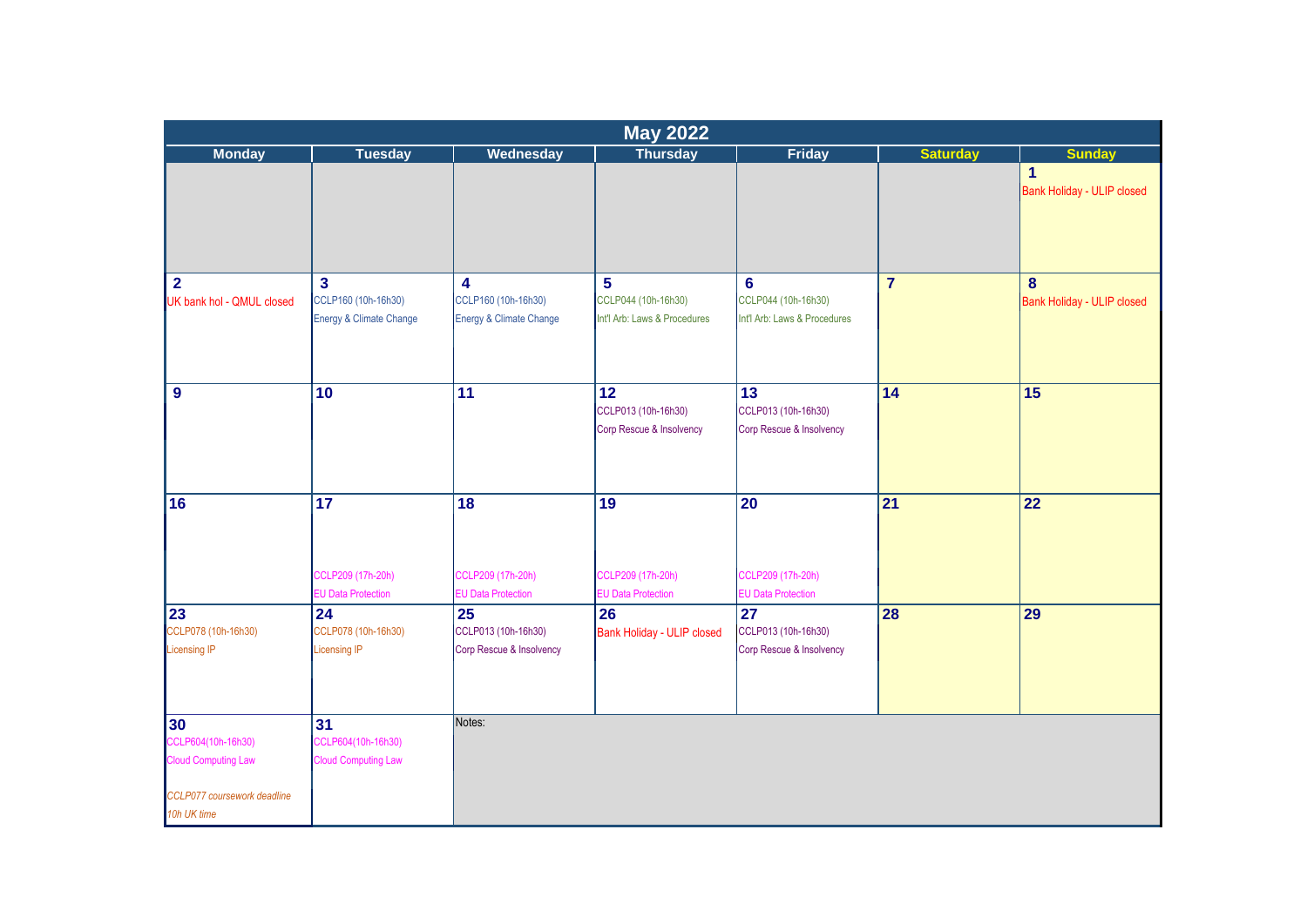|                                               | June 2022                    |                                                  |                                                         |                                                         |                         |                                   |  |  |  |
|-----------------------------------------------|------------------------------|--------------------------------------------------|---------------------------------------------------------|---------------------------------------------------------|-------------------------|-----------------------------------|--|--|--|
| <b>Monday</b>                                 | <b>Tuesday</b>               | Wednesday                                        | <b>Thursday</b>                                         | <b>Friday</b>                                           | <b>Saturday</b>         | <b>Sunday</b>                     |  |  |  |
|                                               |                              | $\blacktriangleleft$                             | 2 <sup>1</sup>                                          | $\mathbf{3}$                                            | $\overline{\mathbf{4}}$ | 5 <sup>5</sup>                    |  |  |  |
|                                               |                              |                                                  | UK bank hol - QMUL closed                               | UK bank hol - QMUL closed                               |                         | <b>Bank Holiday - ULIP closed</b> |  |  |  |
| $6\phantom{1}6$<br>Bank Holiday - ULIP closed | $\overline{7}$               | 8                                                | 9                                                       | 10                                                      | 11                      | 12                                |  |  |  |
|                                               | CCLP160 coursework deadline  |                                                  |                                                         |                                                         |                         |                                   |  |  |  |
|                                               | 10h UK time                  |                                                  |                                                         |                                                         |                         |                                   |  |  |  |
|                                               | CCLP044 coursework deadline  |                                                  |                                                         |                                                         |                         |                                   |  |  |  |
|                                               | 10h UK time                  |                                                  |                                                         |                                                         |                         |                                   |  |  |  |
| 13                                            | 14                           | 15                                               | 16<br>CCLP604 (10h-16h30)<br><b>Cloud Computing Law</b> | 17<br>CCLP604 (10h-16h30)<br><b>Cloud Computing Law</b> | 18                      | 19                                |  |  |  |
| CCLP602 (17h-20h)                             | CCLP602 (17h-20h)            | CCLP602 (17h-20h)                                |                                                         |                                                         |                         |                                   |  |  |  |
| Int'l Arb: Skills & Advocacy                  | Int'l Arb: Skills & Advocacy | Int'l Arb: Skills & Advocacy                     |                                                         |                                                         |                         |                                   |  |  |  |
| 20                                            | 21                           | 22<br>CCLP078 (10h-16h30)<br><b>Licensing IP</b> | 23<br>CCLP078 (10h-16h30)<br>Licensing IP               | 24<br><b>PARIS TERM ENDS</b>                            | 25                      | 26                                |  |  |  |
| CCLP602 (17h-20h)                             | CCLP602 (17h-20h)            |                                                  |                                                         |                                                         |                         |                                   |  |  |  |
| Int'l Arb: Skills & Advocacy                  | Int'l Arb: Skills & Advocacy |                                                  |                                                         |                                                         |                         |                                   |  |  |  |
| 27                                            | 28                           | 29                                               | 30                                                      | Notes:                                                  |                         |                                   |  |  |  |
|                                               |                              |                                                  |                                                         |                                                         |                         |                                   |  |  |  |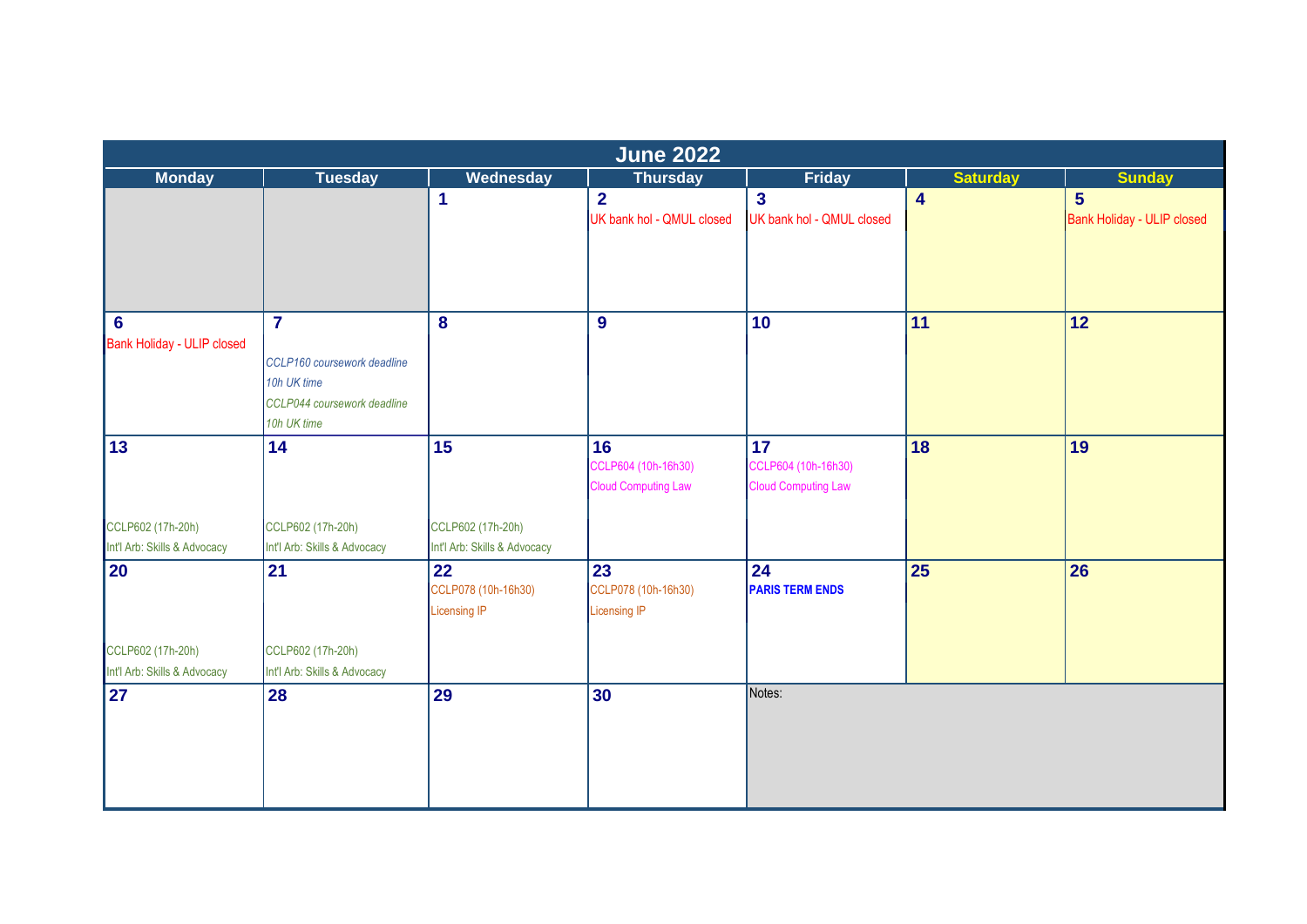| <b>Monday</b>                  | <b>Tuesday</b>                 | Wednesday                      | July 2022                               | Friday                         | <b>Saturday</b>  | <b>Sunday</b>  |
|--------------------------------|--------------------------------|--------------------------------|-----------------------------------------|--------------------------------|------------------|----------------|
|                                |                                |                                |                                         | 1                              | $\overline{2}$   | $\overline{3}$ |
| 4                              | $5\phantom{1}$                 | $6\phantom{1}6$                | $\overline{7}$                          | $\bf{8}$                       | $\boldsymbol{9}$ | 10             |
| Provisional assessment period  | Provisional assessment period  | Provisional assessment period  | Provisional assessment period           | Provisional assessment period  |                  |                |
| 11<br><b>ASSESSMENT PERIOD</b> | 12<br><b>ASSESSMENT PERIOD</b> | 13<br><b>ASSESSMENT PERIOD</b> | 14<br><b>Bank Holiday - ULIP closed</b> | 15<br><b>ASSESSMENT PERIOD</b> | 16               | 17             |
| 18<br><b>ASSESSMENT PERIOD</b> | 19<br><b>ASSESSMENT PERIOD</b> | 20<br><b>ASSESSMENT PERIOD</b> | 21<br><b>ASSESSMENT PERIOD</b>          | 22<br><b>ASSESSMENT PERIOD</b> | 23               | 24             |
|                                |                                |                                |                                         |                                |                  |                |
| 25                             | 26                             | 27                             | 28                                      | 29                             | 30               | 31             |
| Provisional assessment period  | Provisional assessment period  | Provisional assessment period  | Provisional assessment period           | Provisional assessment period  |                  |                |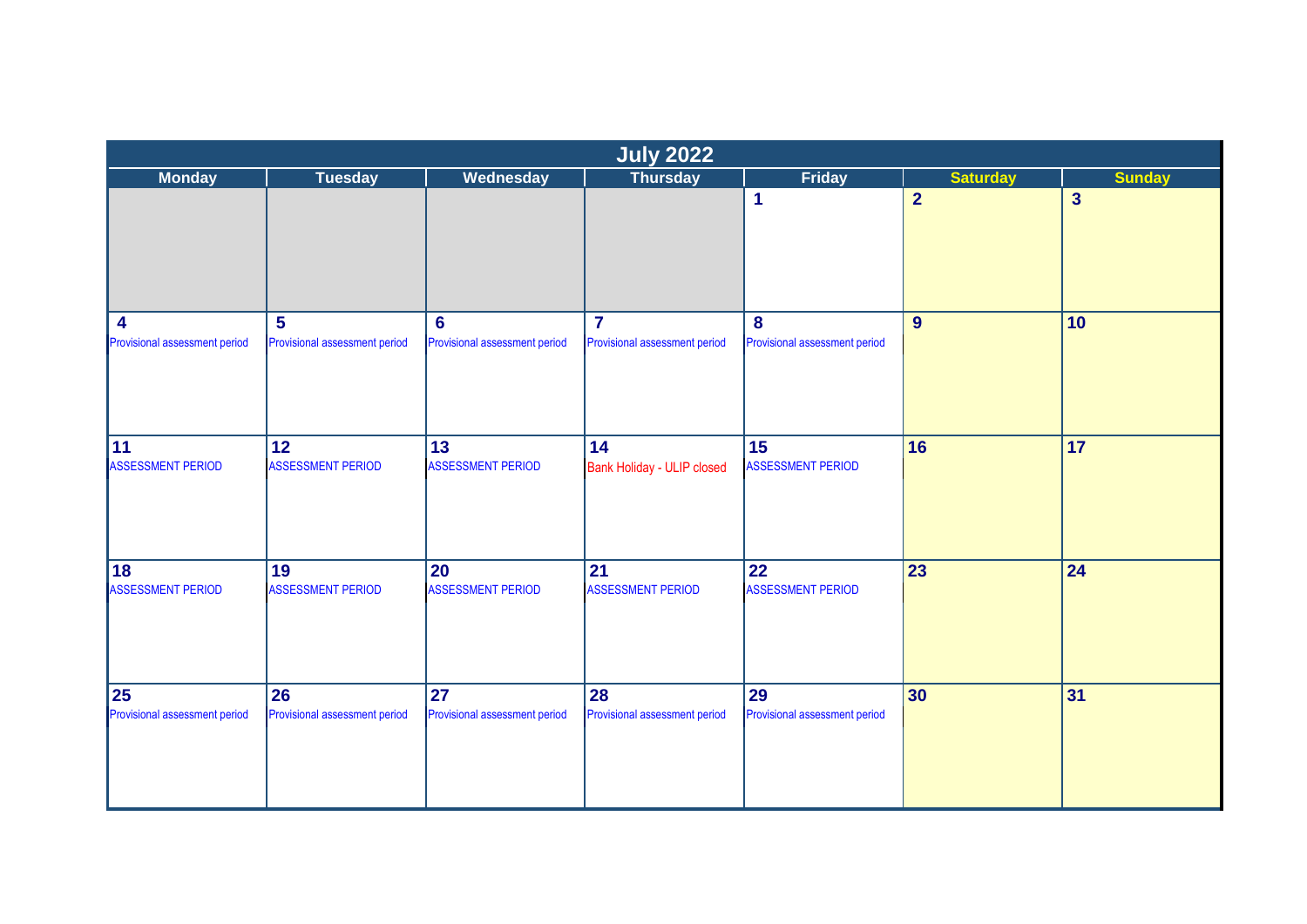|                                  | <b>August 2022</b> |                 |                         |                                                                                          |                          |                 |  |  |  |
|----------------------------------|--------------------|-----------------|-------------------------|------------------------------------------------------------------------------------------|--------------------------|-----------------|--|--|--|
| <b>Monday</b>                    | <b>Tuesday</b>     | Wednesday       | <b>Thursday</b>         | Friday                                                                                   | <b>Saturday</b>          | <b>Sunday</b>   |  |  |  |
| <u>  1</u>                       | $\overline{2}$     | $\mathbf{3}$    | $\overline{\mathbf{4}}$ | $5\phantom{a}$                                                                           | $6\phantom{a}$           | $\overline{7}$  |  |  |  |
| $\bf{8}$                         | $\overline{9}$     | $ 10\rangle$    | $\overline{11}$         | $\overline{12}$                                                                          | $\overline{13}$          | 14              |  |  |  |
| 15<br>Bank Holiday - ULIP closed | $\overline{16}$    | 17              | 18                      | 19                                                                                       | $\overline{\mathbf{20}}$ | $\overline{21}$ |  |  |  |
| $\sqrt{22}$                      | 23                 | $\overline{24}$ | $\overline{25}$         | $\overline{26}$<br><b>Dissertation deadline 10h UK time</b><br>Double LLM /S20 PT/S21 FT | $\overline{27}$          | 28              |  |  |  |
| 29<br>UK bank hol - QMUL closed  | 30                 | 31              | Notes:                  |                                                                                          |                          |                 |  |  |  |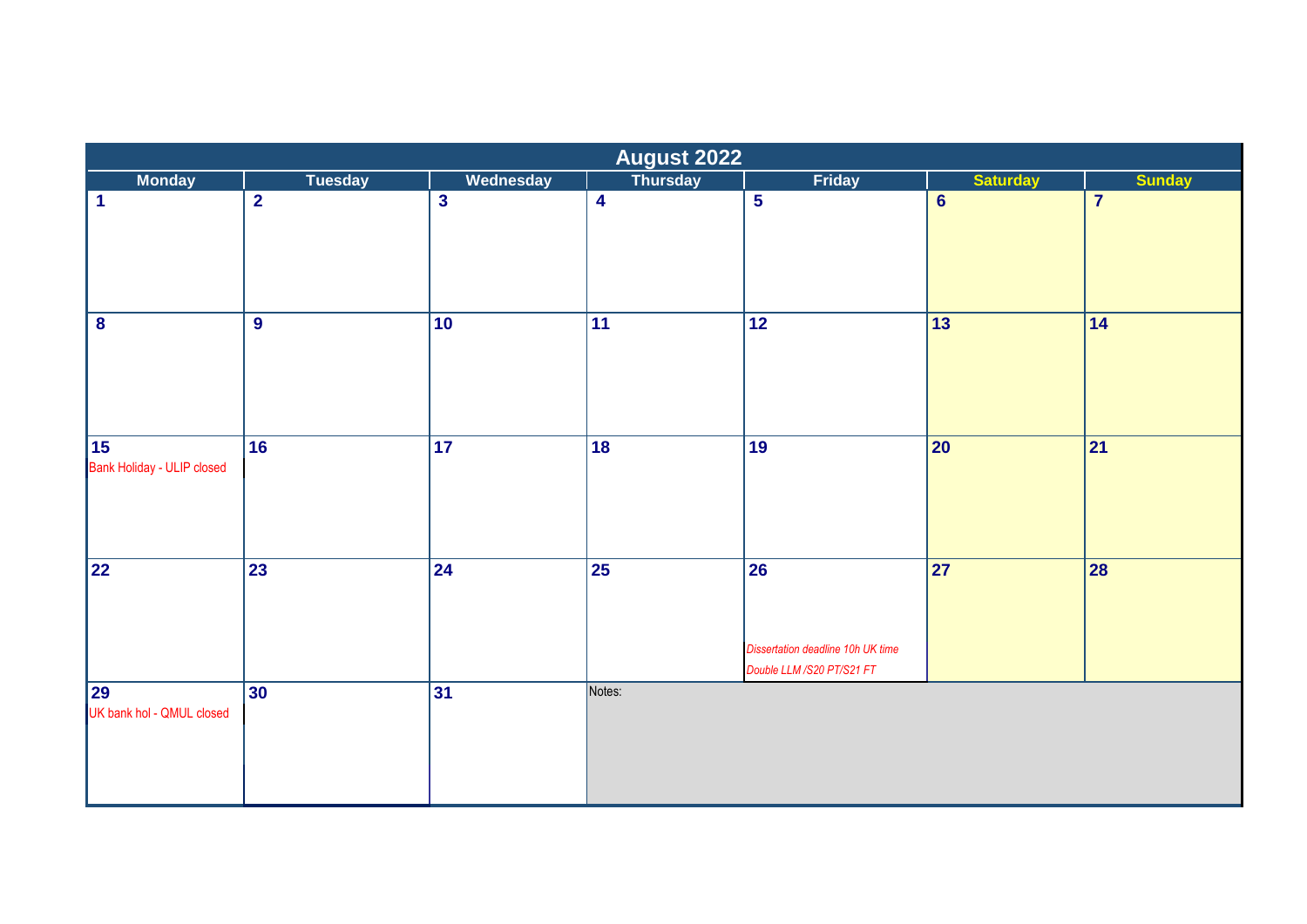|                                                                 |                                                     |                                      | September 2022                                  |                                                 |                 |                         |
|-----------------------------------------------------------------|-----------------------------------------------------|--------------------------------------|-------------------------------------------------|-------------------------------------------------|-----------------|-------------------------|
| <b>Monday</b>                                                   | <b>Tuesday</b>                                      | Wednesday                            | <b>Thursday</b>                                 | <b>Friday</b>                                   | <b>Saturday</b> | <b>Sunday</b>           |
|                                                                 |                                                     |                                      | $\blacktriangleleft$                            | $\overline{2}$                                  | $\overline{3}$  | $\overline{\mathbf{4}}$ |
| $\overline{\mathbf{5}}$                                         | $6\phantom{1}6$                                     | $\overline{\mathbf{7}}$              | $\boldsymbol{8}$                                | $\boldsymbol{9}$                                | 10              | 11                      |
| $\overline{12}$<br><b>PARIS TERM BEGINS</b><br><b>Induction</b> | 13<br><b>Induction</b>                              | 14<br><b>Induction</b>               | 15<br><b>Induction</b>                          | 16<br>Induction                                 | 17              | 18                      |
| 19<br>CTWL (S22) TBC                                            | 20<br>CTWL (S22) TBC                                | 21<br><b>Module welcome sessions</b> | 22<br><b>Module welcome sessions</b>            | 23<br><b>Module welcome sessions</b>            | 24              | 25                      |
| <b>26</b><br>CCLP218 (10h-16h30)<br><b>Media Reporting</b>      | 27<br>CCLP218 (10h-16h30)<br><b>Media Reporting</b> | 28                                   | 29<br>CCLP075 (10h-16h30)<br>European Copyright | 30<br>CCLP075 (10h-16h30)<br>European Copyright | Notes:          |                         |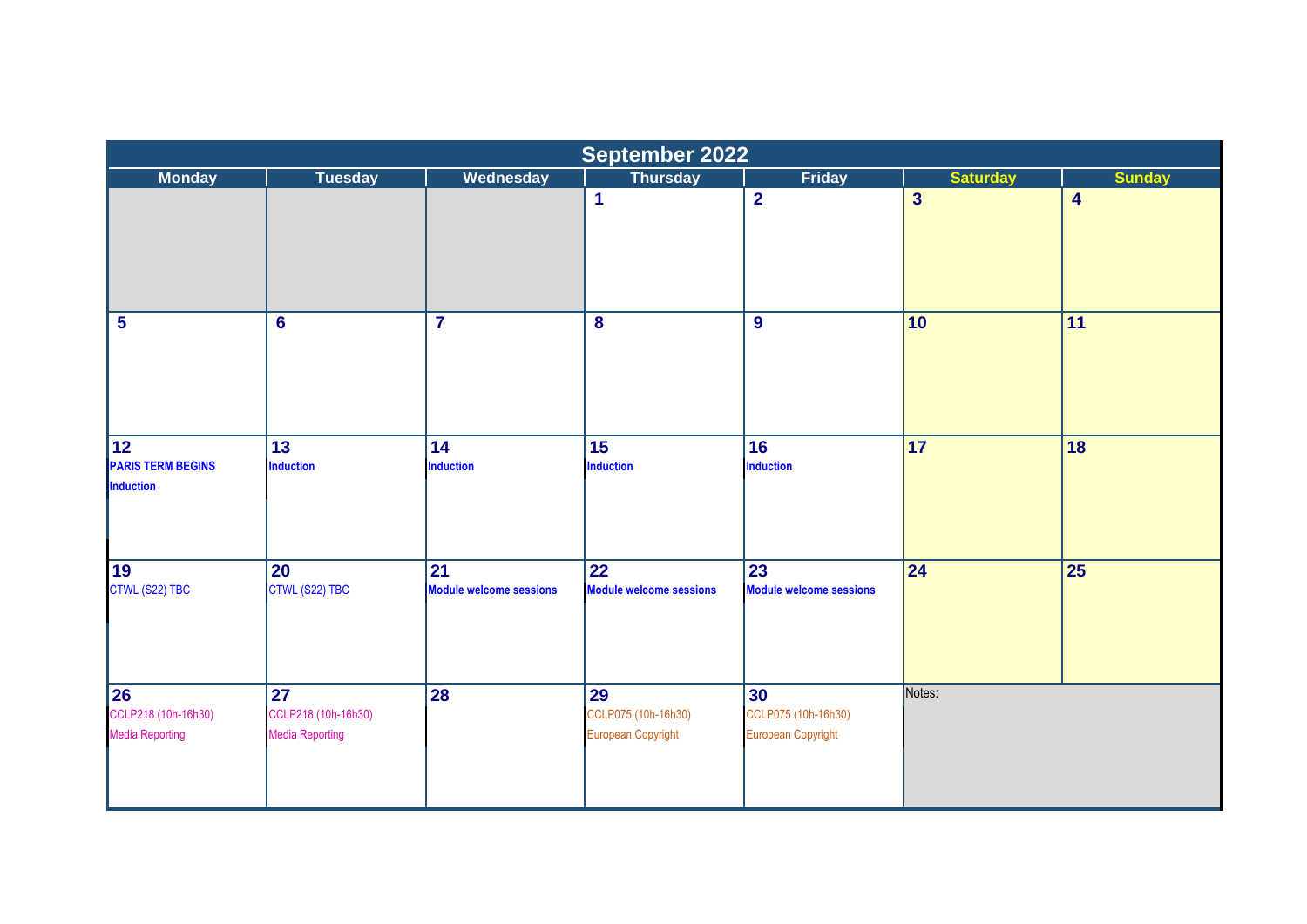|                                                                   |                                                                                |                                                                   | October 2022                                        |                                                     |                 |                 |  |  |  |  |  |  |  |  |  |
|-------------------------------------------------------------------|--------------------------------------------------------------------------------|-------------------------------------------------------------------|-----------------------------------------------------|-----------------------------------------------------|-----------------|-----------------|--|--|--|--|--|--|--|--|--|
| <b>Monday</b>                                                     | <b>Tuesday</b>                                                                 | Wednesday                                                         | <b>Thursday</b>                                     | <b>Friday</b>                                       | <b>Saturday</b> | <b>Sunday</b>   |  |  |  |  |  |  |  |  |  |
|                                                                   |                                                                                |                                                                   |                                                     |                                                     | $\mathbf{1}$    | $\overline{2}$  |  |  |  |  |  |  |  |  |  |
| $\mathbf{3}$                                                      | 4                                                                              | 5                                                                 | $6\phantom{1}6$                                     | $\overline{7}$                                      | 8               | 9               |  |  |  |  |  |  |  |  |  |
| CCLP606 (10h-16h30)<br>Legal Aspects of Int'l Finance             | CCLP606 (10h-16h30)<br>Legal Aspects of Int'l Finance                          | CCLP606 (10h-16h30)<br>Legal Aspects of Int'l Finance             |                                                     |                                                     |                 |                 |  |  |  |  |  |  |  |  |  |
| 10<br>CTWL (S22) TBC                                              | 11<br>CTWL (S22) TBC                                                           | $\overline{12}$                                                   | $\overline{13}$                                     | 14                                                  | 15              | 16              |  |  |  |  |  |  |  |  |  |
| CCLP076 (17h-20h)<br>European Law of Patents (TBC)                | CCLP076 (17h-20h)<br>European Law of Patents (TBC)                             | CCLP076 (17h-20h)<br>European Law of Patents (TBC)                | CCLP076 (17h-20h)<br>European Law of Patents (TBC)  | CCLP076 (17h-20h)<br>European Law of Patents (TBC)  |                 |                 |  |  |  |  |  |  |  |  |  |
| $\overline{17}$<br>CCLP218 (10h-16h30)<br><b>Media Reporting</b>  | 18                                                                             | 19                                                                | 20                                                  | $\overline{21}$                                     | 22              | $\overline{23}$ |  |  |  |  |  |  |  |  |  |
|                                                                   |                                                                                |                                                                   | CCLP011 (17h-20h)<br>Ethics in Business & Finance   | CCLP011 (17h-20h)<br>Ethics in Business & Finance   |                 |                 |  |  |  |  |  |  |  |  |  |
| 24<br>CCLP047 (10h-1630h)<br><b>Investment Treaty Arbitration</b> | $\overline{25}$<br>CCLP047 (10h-1630h)<br><b>Investment Treaty Arbitration</b> | 26<br>CCLP047 (10h-1630h)<br><b>Investment Treaty Arbitration</b> | 27<br>CCLP607 (10h-16h30)<br><b>Competition Law</b> | 28<br>CCLP607 (10h-16h30)<br><b>Competition Law</b> | 29              | 30              |  |  |  |  |  |  |  |  |  |
| 31                                                                | Notes:                                                                         |                                                                   |                                                     |                                                     |                 |                 |  |  |  |  |  |  |  |  |  |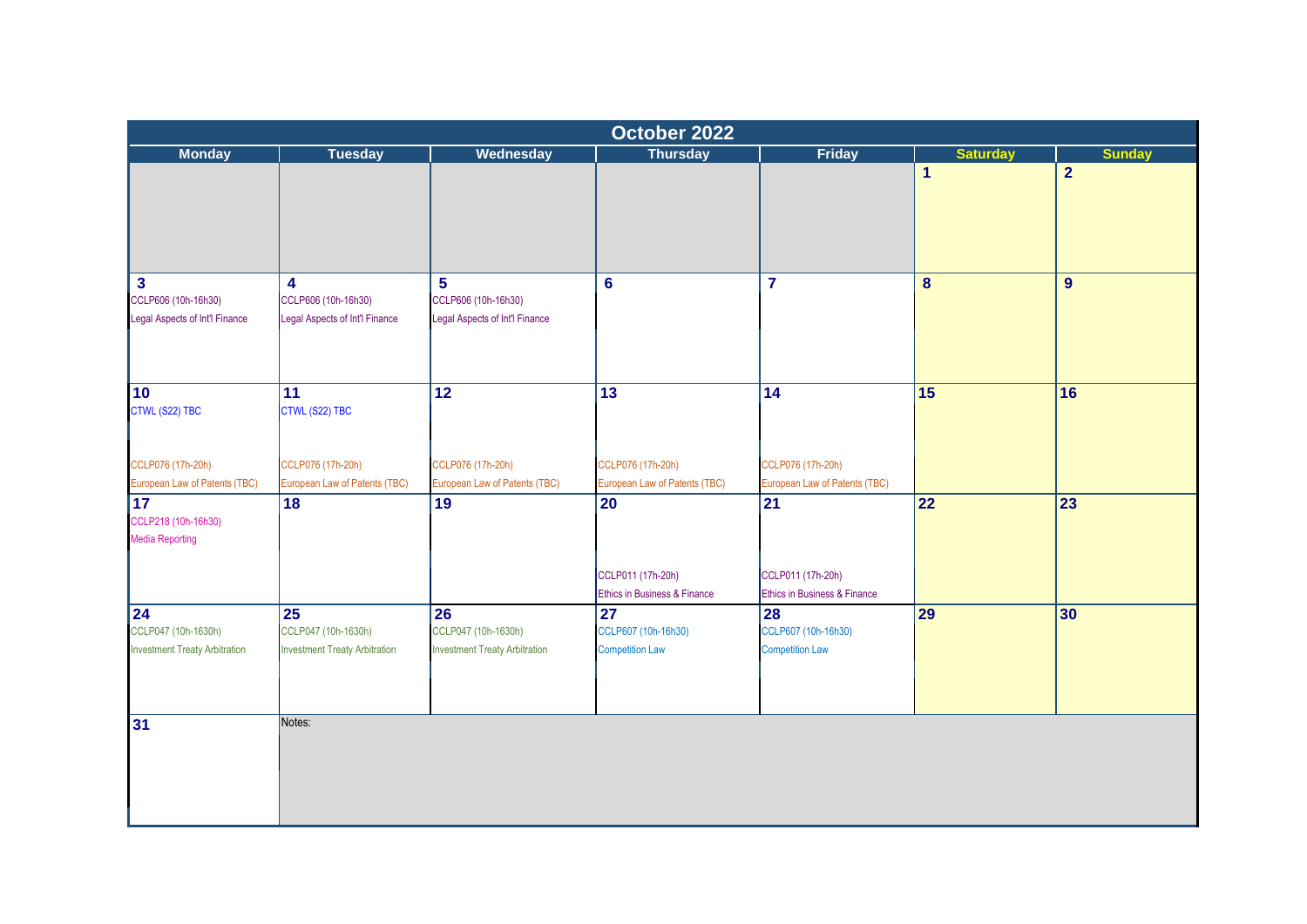|                             | <b>November 2022</b>       |                                      |                                      |                                      |                                |                 |  |  |  |
|-----------------------------|----------------------------|--------------------------------------|--------------------------------------|--------------------------------------|--------------------------------|-----------------|--|--|--|
| <b>Monday</b>               | <b>Tuesday</b>             | Wednesday                            | <b>Thursday</b>                      | <b>Friday</b>                        | <b>Saturday</b>                | <b>Sunday</b>   |  |  |  |
|                             | $\mathbf{1}$               | $\overline{2}$                       | $\mathbf{3}$                         | $\overline{\mathbf{4}}$              | $5\phantom{1}$                 | $6\phantom{1}6$ |  |  |  |
|                             | Bank Holiday - ULIP closed | CCLP0609 (10h-16h30)                 | CCLP0609 (10h-16h30)                 | CCLP0609 (10h-16h30)                 | CCLP219 (10h-16h)              |                 |  |  |  |
|                             |                            | <b>Principles of Banking Reg</b>     | <b>Principles of Banking Reg</b>     | <b>Principles of Banking Reg</b>     | <b>E-commerce Transactions</b> |                 |  |  |  |
|                             |                            |                                      |                                      | CCLP219 (17h-20h)                    |                                |                 |  |  |  |
|                             |                            |                                      |                                      | <b>E-commerce Transactions</b>       |                                |                 |  |  |  |
| $\overline{7}$              | 8                          | 9                                    | 10                                   | 11                                   | 12                             | 13              |  |  |  |
|                             |                            |                                      | CCLP075 (10h-16h30)                  | Bank Holiday - ULIP closed           |                                |                 |  |  |  |
|                             |                            |                                      | <b>European Copyright</b>            |                                      |                                |                 |  |  |  |
| CCLP083 (17h-20h)           | CCLP083 (17h-20h)          | CCLP083 (17h-20h)                    |                                      |                                      |                                |                 |  |  |  |
| European Trademarks         | <b>European Trademarks</b> | <b>European Trademarks</b>           |                                      |                                      |                                |                 |  |  |  |
| 14                          | 15                         | 16                                   | 17                                   | 18                                   | 19                             | 20              |  |  |  |
| CCLP607 (10h-16h30)         | CCLP218 FAE released       | CCLP047 (10h-16h30)                  | CCLP047 (10h-16h30)                  | CCLP047 (10h-16h30)                  | CCLP219 (10h-16h)              |                 |  |  |  |
| <b>Competition Law</b>      | 10h (UK time) 24hrs        | <b>Investment Treaty Arbitration</b> | <b>Investment Treaty Arbitration</b> | <b>Investment Treaty Arbitration</b> | <b>E-commerce Transactions</b> |                 |  |  |  |
| CCLP076 coursework deadline |                            |                                      |                                      | CCLP219 (17h-20h)                    |                                |                 |  |  |  |
| 10h (UK time) (TBC)         |                            |                                      |                                      | <b>E-commerce Transactions</b>       |                                |                 |  |  |  |
| 21                          | 22                         | 23                                   | 24                                   | 25                                   | 26                             | 27              |  |  |  |
|                             |                            |                                      | CCLP039 (10h-16h30)                  | CCLP039 (10h-16h30)                  |                                |                 |  |  |  |
|                             |                            |                                      | <b>Lawyer Negotiations</b>           | <b>Lawyer Negotiations</b>           |                                |                 |  |  |  |
|                             |                            | CCLP011 (17h-20h)                    | CCLP011 (17h-20h)                    | CCLP011 (17h-20h)                    |                                |                 |  |  |  |
|                             |                            | Ethics in Business & Finance         | Ethics in Business & Finance         | Ethics in Business & Finance         |                                |                 |  |  |  |
| 28                          | 29                         | 30                                   | Notes:                               |                                      |                                |                 |  |  |  |
| CCLP039 (10h-16h30)         |                            |                                      |                                      |                                      |                                |                 |  |  |  |
| <b>Lawyer Negotiations</b>  |                            |                                      |                                      |                                      |                                |                 |  |  |  |
| CCLP083 (17h-20h)           | CCLP083 (17h-20h)          |                                      |                                      |                                      |                                |                 |  |  |  |
| <b>European Trademarks</b>  | <b>European Trademarks</b> |                                      |                                      |                                      |                                |                 |  |  |  |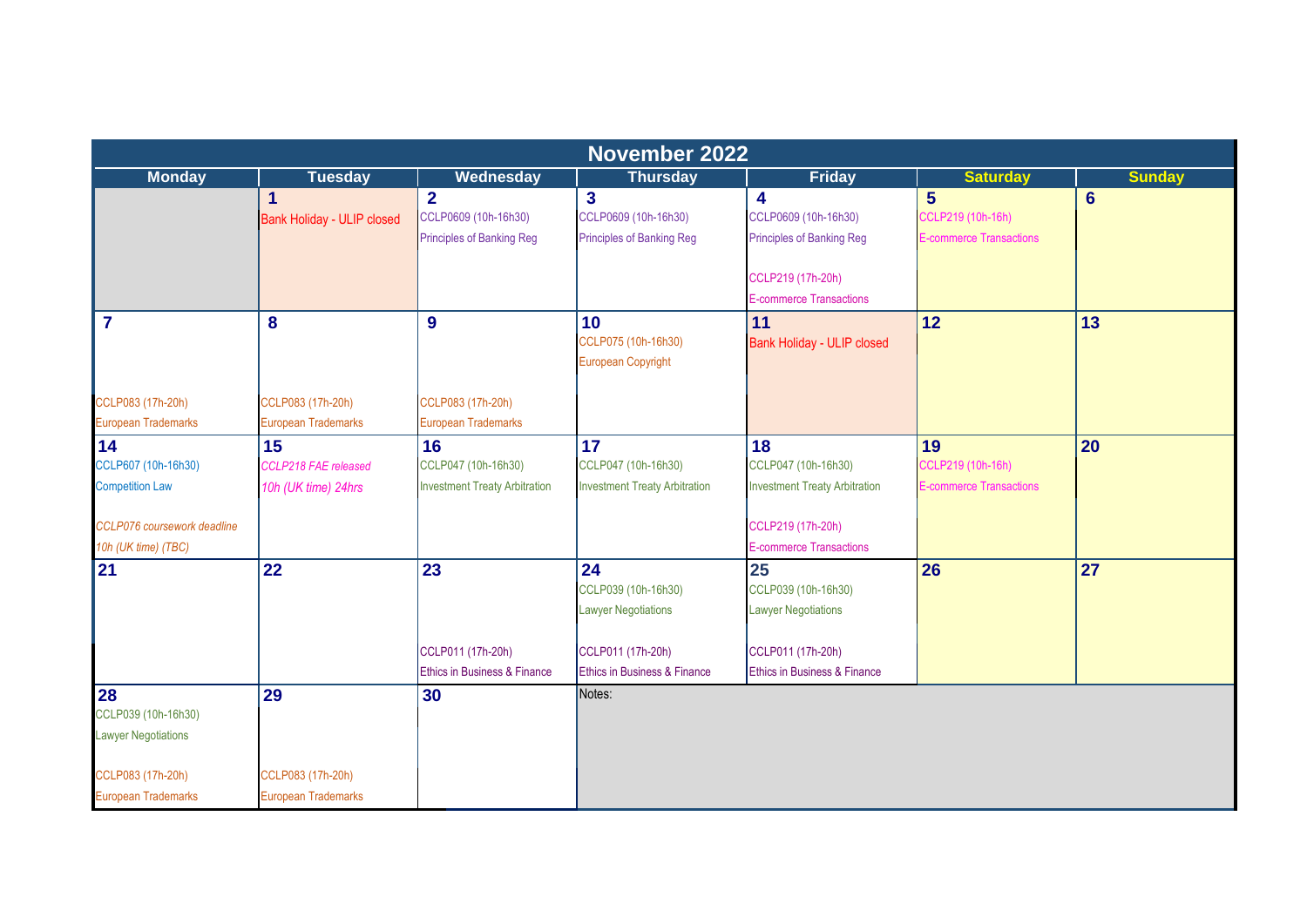|                                                                                                    |                                              |                              | December 2022                                     |                              |                         |                         |
|----------------------------------------------------------------------------------------------------|----------------------------------------------|------------------------------|---------------------------------------------------|------------------------------|-------------------------|-------------------------|
| <b>Monday</b>                                                                                      | <b>Tuesday</b>                               | <b>Wednesday</b>             | <b>Thursday</b>                                   | Friday                       | <b>Saturday</b>         | <b>Sunday</b>           |
|                                                                                                    |                                              |                              | 1                                                 | $\overline{\mathbf{2}}$      | $\overline{\mathbf{3}}$ | $\overline{\mathbf{4}}$ |
|                                                                                                    |                                              |                              | CCLP163 (17h-20h)                                 | CCLP163 (17h-20h)            |                         |                         |
|                                                                                                    |                                              |                              | Int'l Arbitration and Energy                      | Int'l Arbitration and Energy |                         |                         |
| 5                                                                                                  | $6\phantom{1}6$                              | $\overline{7}$               | 8                                                 | 9<br>CCLP163 (17h-20h)       | 10                      | 11                      |
|                                                                                                    |                                              |                              |                                                   | Int'l Arbitration and Energy |                         |                         |
| CCLP609 coursework deadline                                                                        |                                              | CCLP163 (17h-20h)            | CCLP163 (17h-20h)                                 | CCLP075 coursework deadline  |                         |                         |
| 10h (UK time)                                                                                      |                                              | Int'l Arbitration and Energy | Int'l Arbitration and Energy                      | 10h (UK time)                |                         |                         |
| 12 <br>CCLP219 FAE released<br>10h (UK time) 24hrs                                                 | 13                                           | 14                           | 15<br>CCLP083 FAE released<br>10h (UK time) 24hrs | 16                           | 17                      | 18                      |
|                                                                                                    | CCLP607 coursework deadline<br>10h (UK time) |                              |                                                   | <b>PARIS TERM ENDS</b>       |                         |                         |
| 19                                                                                                 | $\overline{20}$                              | 21                           | 22                                                | 23                           | 24                      | 25                      |
| CCLP039 coursework deadline<br>10h (UK time)<br>Dissertation deadline 10h UK time<br>S21 PT/S22 FT |                                              |                              |                                                   |                              |                         |                         |
| 26                                                                                                 | 27                                           | 28                           | 29                                                | 30                           | 31                      | Notes:                  |